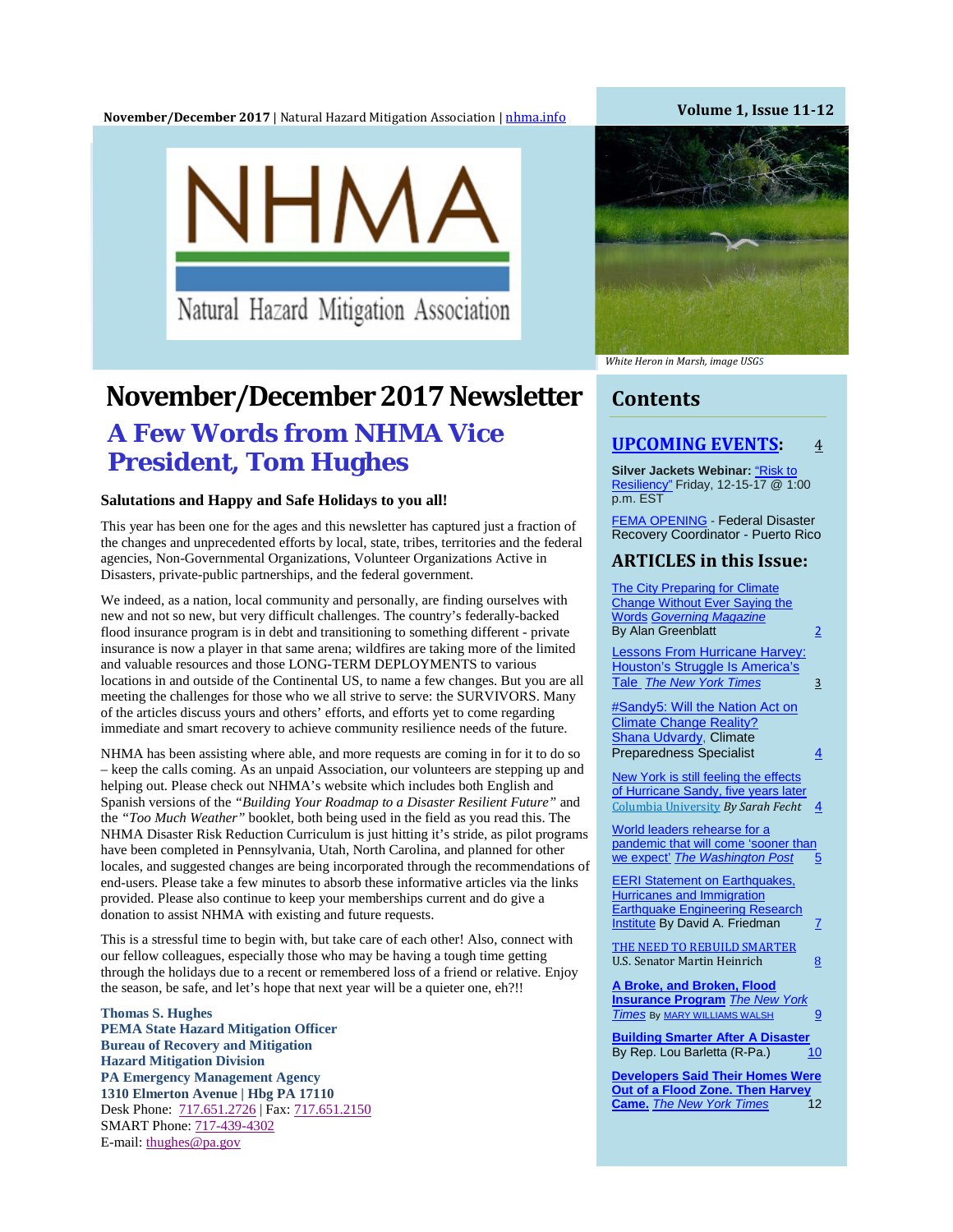<span id="page-1-1"></span>[Governing Magazine](http://www.governing.com/)

### <span id="page-1-0"></span>**[The City Preparing for Climate Change](http://www.governing.com/topics/transportation-infrastructure/gov-tulsa-climate-change-resilience-adaptation-flooding.html)  [Without Ever Saying the](http://www.governing.com/topics/transportation-infrastructure/gov-tulsa-climate-change-resilience-adaptation-flooding.html) Words**

*Tulsa, Okla., a conservative oil town, serves as an example of how places can overcome politics to prevent damage and save lives.*  by **Alan Greenblatt** | November 2017

**Along with millions of other people,** Anna America was saddened by the devastation and loss of life that struck Houston in August. Like many others, she wondered whether the city's massive sprawl contributed to the damage from Hurricane Harvey. Thousands of acres in Houston that the U.S. Army Corps of Engineers had intended to use for a reservoir and other flood control projects had been paved over, taken up by homes that left flood waters with nowhere to go. That kind of thing wouldn't happen where America lives. "We haven't done that for decades," she says. "Since the 1970s, we have not built noncompliant homes in floodplains."

America is a member of the Tulsa, Okla., City Council. In recent decades, Tulsa has become an unlikely model for strong flood control efforts. Back in the 1970s, so-called 100-year floods occurred nearly every year, with creek beds overflowing and damaging property. Following a particularly devastating storm in 1984, which killed 14 people and damaged 5,500 homes, the city decided it was time to take a new approach. Since then, it has put in place a series of detention ponds -- excavated basins designed to hold water following severe storms -- and uses flood maps more demanding than those required by the Federal Emergency Management Agency (FEMA). It's also pursued an ambitious plan to move or tear down homes that have been subject to repeated flood damage. All told, the city has paid to transport or destroy roughly 1,000 houses, an effort that's ongoing.

Tulsa's flood issues aren't over. Although the city has gone a long way toward reducing the overflow of its creeks, it hasn't done much lately to deal with another potential problem: flooding along the Arkansas River, which runs through parts of town. Still, Tulsa has done more to address its exposure to a serious natural threat than just about any other city in the country. Not that long ago, Tulsa had the highest flood insurance rates in the nation. Today, its rates are just about the lowest. Other Oklahoma cities continue to suffer extensive damage when sudden storms known as "toad stranglers" pass through. But Tulsa hasn't flooded on those occasions, even during recent months that have been among the wettest on record. "In 2015, there was flooding in the suburbs, but we didn't have any," says Bill Robison, the city's floodplain manager.

As a conservative oil town sitting 500 miles north of Houston and the Gulf of Mexico, Tulsa is a surprising setting for one of the nation's most extensive climate adaptation efforts. Its example, though, shows that local leadership and investment can do a lot to prevent damage from the predictable threats that are likely to worsen with climate change.

Communities like Tulsa, far from any coast, still face increased risks from a variety of disasters, including fires and tornadoes. Coping with these problems may take decades of investment and political fighting. It can be a tough sell for local governments that want to create a safer and more secure future. It seems to be human nature to believe that disaster will not strike one's own home. Even when the worst does happen, people have a hard time accepting that it could easily happen again. "A natural disaster is not enough, in and of itself, to push cities to make real policy change," says Rachel Krause, a political scientist at the University of Kansas who studies responses to climate change. "Frankly, it takes deaths."*[For full article, go](http://www.governing.com/topics/transportation-infrastructure/gov-tulsa-climate-change-resilience-adaptation-flooding.html)  [here.](http://www.governing.com/topics/transportation-infrastructure/gov-tulsa-climate-change-resilience-adaptation-flooding.html)*

### **RESOURCES LINKS:**

[Announcing Update to Drought](#page-4-2)  **Response and Recovery Guid** [Planning Tool](#page-4-2) US EPA Region III, Drinking Water Branch (3WP21)

[Children's Disaster Preparedness](http://nhma.info/wp-content/uploads/2012/03/508_Disaster_Activity_Book_for_Kids_Spanish_20170914_508c.pdf)  Guide – [Spanish](http://nhma.info/wp-content/uploads/2012/03/508_Disaster_Activity_Book_for_Kids_Spanish_20170914_508c.pdf)

[Children's Disaster Preparedness](http://nhma.info/wp-content/uploads/2012/03/508_Disaster_Activity_Book_for_Kids_English_20170907.pdf)  [Guide –](http://nhma.info/wp-content/uploads/2012/03/508_Disaster_Activity_Book_for_Kids_English_20170907.pdf) English

[NHMA DRR Curriculum](http://nhma.info/drr/)

[Building Your Roadmap to a](http://nhma.info/wp-content/uploads/2017/05/BuildingYourRoadMaptoDisasterResilientFuture_20170430_DELIVERABLE.pdf)  [Disaster Resilient Future](http://nhma.info/wp-content/uploads/2017/05/BuildingYourRoadMaptoDisasterResilientFuture_20170430_DELIVERABLE.pdf)

### **ADDITIONAL ARTICLES:**

**[In Tulsa, a National Blueprint for](https://stateimpact.npr.org/oklahoma/2017/11/02/in-tulsa-a-national-blueprint-for-managing-floods-as-cities-grow-and-climate-changes/)  [Managing Floods as Cities Grow and](https://stateimpact.npr.org/oklahoma/2017/11/02/in-tulsa-a-national-blueprint-for-managing-floods-as-cities-grow-and-climate-changes/)  [Climate Changes](https://stateimpact.npr.org/oklahoma/2017/11/02/in-tulsa-a-national-blueprint-for-managing-floods-as-cities-grow-and-climate-changes/)** *[State Impact](https://stateimpact.npr.org/oklahoma/2017/11/02/in-tulsa-a-national-blueprint-for-managing-floods-as-cities-grow-and-climate-changes/)  [Oklahoma](https://stateimpact.npr.org/oklahoma/2017/11/02/in-tulsa-a-national-blueprint-for-managing-floods-as-cities-grow-and-climate-changes/)* B[y Joe Wertz](https://stateimpact.npr.org/oklahoma/author/joe-wertz/)

**[How Tulsa Became A Model For](https://www.npr.org/2017/11/20/564317854/how-tulsa-became-a-model-for-preventing-floods)  [Preventing Floods](https://www.npr.org/2017/11/20/564317854/how-tulsa-became-a-model-for-preventing-floods)** B[y Joe Wertz](https://stateimpact.npr.org/oklahoma/author/joe-wertz/) NPR, Heard on *[Morning Edition](https://www.npr.org/programs/morning-edition/2017/11/20/565282637/morning-edition-for-november-20-2017)*

**[Q&A with James Lee Witt, leader of](http://www.northbaybusinessjournal.com/northbay/sonomacounty/7607739-181/james-lee-witt-fema-north-bay-fire-rebuild?artslide=0)  [North Bay fire-recovery group Project:](http://www.northbaybusinessjournal.com/northbay/sonomacounty/7607739-181/james-lee-witt-fema-north-bay-fire-rebuild?artslide=0)  [Rebuild](http://www.northbaybusinessjournal.com/northbay/sonomacounty/7607739-181/james-lee-witt-fema-north-bay-fire-rebuild?artslide=0)** By James Dunn; *[Business](http://www.northbaybusinessjournal.com/)  [Journal](http://www.northbaybusinessjournal.com/)* Technology Editor

**[White House Disaster Aid Request](http://www.governing.com/topics/finance/tns-california-wildfire-disaster-white-house.html?utm_term=White%20House%20Disaster%20Aid%20Request%20Leaves%20Out%20Fire-Scorched%20California&utm_campaign=As%20Congress%20Stalls%20on%20Children%27s%20Health%20Insurance%2C%20States%20Warn%20of%20Cuts&utm_content=email&utm_source=Act-On+Software&utm_medium=email)  [Leaves Out Fire-Scorched California](http://www.governing.com/topics/finance/tns-california-wildfire-disaster-white-house.html?utm_term=White%20House%20Disaster%20Aid%20Request%20Leaves%20Out%20Fire-Scorched%20California&utm_campaign=As%20Congress%20Stalls%20on%20Children%27s%20Health%20Insurance%2C%20States%20Warn%20of%20Cuts&utm_content=email&utm_source=Act-On+Software&utm_medium=email)** By Maya Lau *[Tribune News Service](http://www.governing.com/authors/McClatchy-Newspapers.html)* Nov. 20, 2017

**[2 Months After Hurricanes, Puerto Rico](http://www.governing.com/topics/transportation-infrastructure/tns-maria-puerto-rico-electricity-power-hurricanes.html?utm_term=2%20Months%20After%20Hurricanes%2C%20Puerto%20Rico%20Struggles%20to%20Regain%20Electricity&utm_campaign=As%20Congress%20Stalls%20on%20Children%27s%20Health%20Insurance%2C%20States%20Warn%20of%20Cuts&utm_content=email&utm_source=Act-On+Software&utm_medium=email)  [Struggles to Regain Electricity](http://www.governing.com/topics/transportation-infrastructure/tns-maria-puerto-rico-electricity-power-hurricanes.html?utm_term=2%20Months%20After%20Hurricanes%2C%20Puerto%20Rico%20Struggles%20to%20Regain%20Electricity&utm_campaign=As%20Congress%20Stalls%20on%20Children%27s%20Health%20Insurance%2C%20States%20Warn%20of%20Cuts&utm_content=email&utm_source=Act-On+Software&utm_medium=email)** *[Tribune](http://www.governing.com/authors/McClatchy-Newspapers.html)  [News Service](http://www.governing.com/authors/McClatchy-Newspapers.html)* by Milton Carrero Galarza and Kurtis Lee, Nov. 20, 2017

**[Why Solar 'Microgrids' Are Not A Cure-](https://theconversation.com/why-solar-microgrids-are-not-a-cure-all-for-puerto-ricos-power-woes-86437?utm_medium=email&utm_campaign=The%20Weekend%20Conversation%20-%2087637309&utm_content=The%20Weekend%20Conversation%20-%2087637309+CID_6071fbf7c49ce184209eb8ea18c863ca&utm_source=campaign_monitor_us&utm_term=Why%20solar%20microgrids%20are%20not%20a%20cure-all%20for%20Puerto%20Ricos%20power%20woes)[All for Puerto Rico's Power Woes](https://theconversation.com/why-solar-microgrids-are-not-a-cure-all-for-puerto-ricos-power-woes-86437?utm_medium=email&utm_campaign=The%20Weekend%20Conversation%20-%2087637309&utm_content=The%20Weekend%20Conversation%20-%2087637309+CID_6071fbf7c49ce184209eb8ea18c863ca&utm_source=campaign_monitor_us&utm_term=Why%20solar%20microgrids%20are%20not%20a%20cure-all%20for%20Puerto%20Ricos%20power%20woes)** *[The](https://theconversation.com/us)  [Conversation](https://theconversation.com/us)*, Boston University by Peter Fox-Penner, Nov. 8, 2017

**[Trump Ignores Climate Change. That's](https://www.nytimes.com/2017/11/09/climate/fema-flooding-trump.html?hp&action=click&pgtype=Homepage&clickSource=story-heading&module=second-column-region®ion=top-news&WT.nav=top-news&_r=3)  [Very Bad for Disaster Planners](https://www.nytimes.com/2017/11/09/climate/fema-flooding-trump.html?hp&action=click&pgtype=Homepage&clickSource=story-heading&module=second-column-region®ion=top-news&WT.nav=top-news&_r=3)**. *[The](https://www.nytimes.com/)  [New York Times](https://www.nytimes.com/)* by Brad Plumer, Nov. 9, 2017

[Now's The Time To Talk About Flood](http://www.latimes.com/opinion/op-ed/la-oe-welch-flood-insurance-20170918-story.html)  [Insurance, And Moral Hazard](http://www.latimes.com/opinion/op-ed/la-oe-welch-flood-insurance-20170918-story.html) *[LA Times](http://www.latimes.com/hp-2/)  [Op-Ed](http://www.latimes.com/hp-2/)* by Matt Welch

**[National Flood Insurance Program](http://www.pewtrusts.org/en/research-and-analysis/fact-sheets/2016/06/national-flood-insurance-program-needs-reform-to-better-prepare-for-the-future)  [Needs Reform to Better Prepare for the](http://www.pewtrusts.org/en/research-and-analysis/fact-sheets/2016/06/national-flood-insurance-program-needs-reform-to-better-prepare-for-the-future)  [Future](http://www.pewtrusts.org/en/research-and-analysis/fact-sheets/2016/06/national-flood-insurance-program-needs-reform-to-better-prepare-for-the-future)** *[The PEW Charitable Trusts](http://www.pewtrusts.org/en) June 16, 2016*

**[Can cities get smarter about extreme](https://theconversation.com/can-cities-get-smarter-about-extreme-weather-85522?utm_medium=email&utm_campaign=Latest%20from%20The%20Conversation%20for%20November%2017%202017%20-%2088217374&utm_content=Latest%20from%20The%20Conversation%20for%20November%2017%202017%20-%2088217374+CID_afe154f32911fe5b1e5108b20081b3c5&utm_source=campaign_monitor_us&utm_term=Can%20cities%20get%20smarter%20about%20extreme%20weather)  [weather?](https://theconversation.com/can-cities-get-smarter-about-extreme-weather-85522?utm_medium=email&utm_campaign=Latest%20from%20The%20Conversation%20for%20November%2017%202017%20-%2088217374&utm_content=Latest%20from%20The%20Conversation%20for%20November%2017%202017%20-%2088217374+CID_afe154f32911fe5b1e5108b20081b3c5&utm_source=campaign_monitor_us&utm_term=Can%20cities%20get%20smarter%20about%20extreme%20weather)** *[The Conversation](https://theconversation.com/us) N*ov. 13, 2017

**[The Flood Of Takings Cases After](https://takingslitigation.com/2017/10/23/the-flood-of-takings-cases-after-hurricane-harvey/)  [Hurricane Harvey](https://takingslitigation.com/2017/10/23/the-flood-of-takings-cases-after-hurricane-harvey/)** *[Takings Litigation](https://takingslitigation.com/) Blog*  Oct. 23, 2017

[Post-Harvey Houston Faces A Dilemma:](https://www.theguardian.com/us-news/2017/nov/24/houston-texas-hurricane-harvey-rebuilding-immigrant-rights)  [How To Rebuild With Integrity](https://www.theguardian.com/us-news/2017/nov/24/houston-texas-hurricane-harvey-rebuilding-immigrant-rights) *[The](https://www.theguardian.com/us)  [Guardian](https://www.theguardian.com/us)* b[y Mike Elk](https://www.theguardian.com/profile/mike-elk) Nov. 24, 2017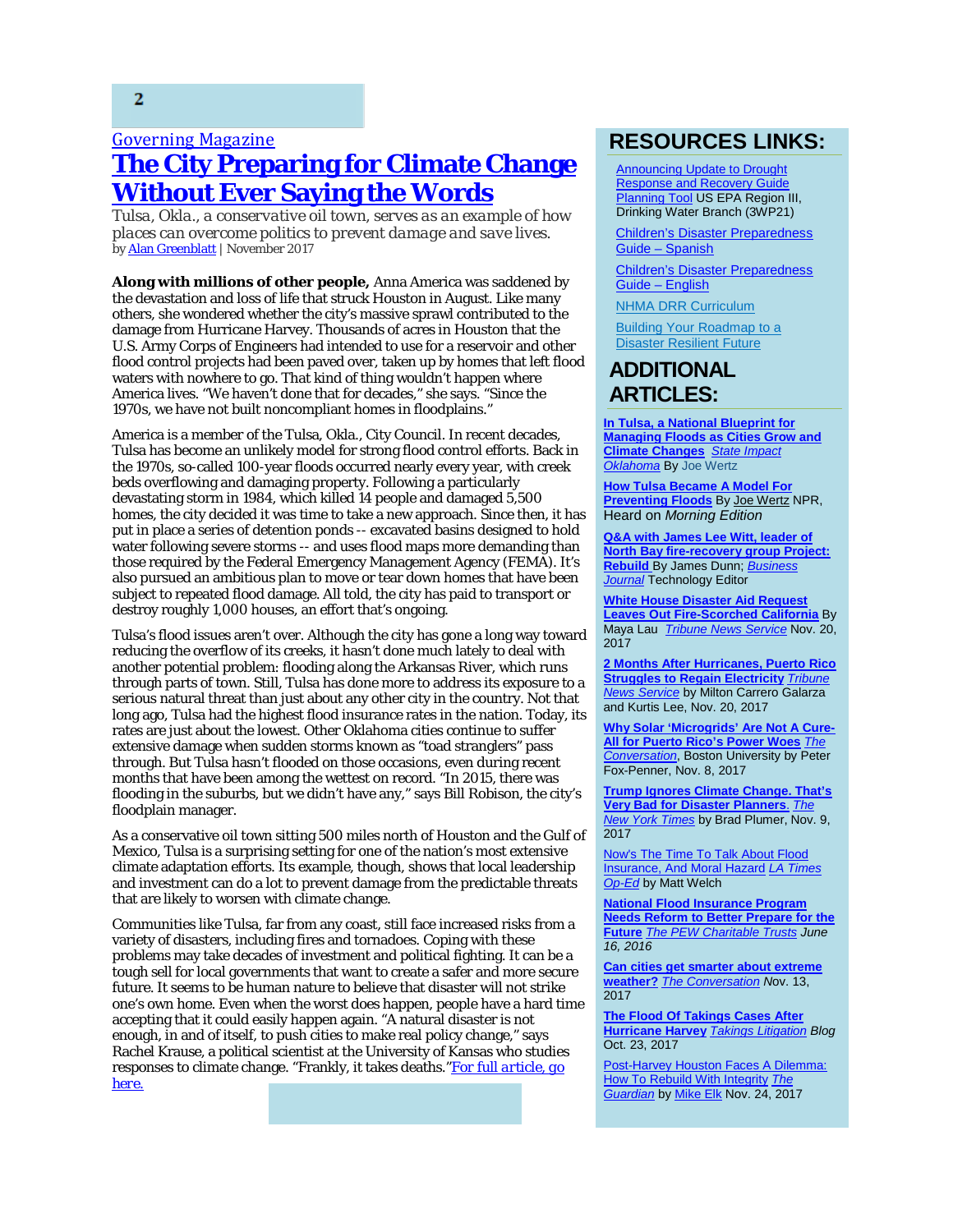### [The New York Times](https://www.nytimes.com/)

### <span id="page-2-0"></span>**[Lessons From Hurricane Harvey: Houston's Struggle Is](https://www.nytimes.com/interactive/2017/11/11/climate/houston-flooding-climate.html)  [America's Tale](https://www.nytimes.com/interactive/2017/11/11/climate/houston-flooding-climate.html)**

*The Texas city's response to a powerful storm says much about polarized visions of the country and diverging attitudes toward cities, race, liberty and science.* By MICHAEL KIMMELMAN, Photographs by JOSH HANER / NOV. 11, 2017

HOUSTON —**The mayhem that Hurricane Harvey unleashed on Houston didn't only come from the sky.**On the ground, it came sweeping in from the Katy Prairie some 30 miles west of downtown.

Water drains naturally in this stretch of Texas, or at least it used to. At more than 600 square miles, Houston has grown to be as big as Chicago, Cleveland, Detroit and Philadelphia combined, a giant spread of asphalt smothering many of the floodplains that once shuttled water from the prairies to the sea. When finished, the newest road to ring the city and propel its expansion, called the Grand Parkway, will encirclean area equivalent to all of Rhode Island.

For years, the local authorities turned a blind eye to runaway development. Thousands of homes have been built next to, and even inside, the boundaries of the two big reservoirs devised by the Army Corps of Engineers in the 1940s after devastating floods. Back then, Houston was 20 miles downstream, its population 400,000. Today, these reservoirs are smack in the middle of an urban agglomeration of six million.

Many of the residents living in and around the reservoirs didn't even know they slept in harm's way — until the water came pouring in from the prairie during Harvey.

The story of Harvey, Houston and the city's difficult path forward is a quintessentially American tale. Time and again, America has bent the land to its will, imposing the doctrine of Manifest Destiny on nature's most daunting obstacles. We have bridged the continent with railways and roads, erected cities in the desert, and changed the course of rivers.

Built on a mosquito-infested Texas swamp, Houston similarly willed itself into a great city. It is the country's energy capital, home to oil and carbon-producing giants, to the space industry, medical research and engineers of every stripe. Its sprawl of highways and single-family homes is a postwar version of the American dream.

Unfortunately, nature always gets the last word. Houston's growth contributed to the misery Harvey unleashed. The very forces that pushed the city forward are threatening its way of life.

Sprawl is only part of the story. Houston is also built on an upbeat, pro-business strategy of low taxes and little government. Many Texans regard this as the key to prosperity, an antidote to Washington. It encapsulates a potent vision of an unfettered America.

Harvey called that concept into question. It may have been an unusually bad hurricane, dumping trillions of gallons of water in a few days, even more to the east of the city than to the west, in the prairie, and setting all kinds of records. But it was also the third big storm to slam Houston in three years, dispelling any notion that Houston shouldn't expect more of the same.

Climate change holds a mirror up to every place its impact is felt. Global warming may not specifically have caused Harvey, any more than a single major league home run can be attributed to steroids.

That said, scientists have little doubt that climate change is making storms worse and more frequent. The floods that ravaged Houston on Memorial Day in 2015 and in April of 2016 — now called the Tax Day flood — left behind billions of dollars in damage. Coming right after those events, Harvey has led even some pro-development enthusiasts to rethink the city and its surroundings.

"Harvey caused me to look differently at the world we live in," said Judge Ed Emmett, the chief executive of Harris County, which encompasses Houston and much of the Katy Prairie. A self-described traditional Republican and big backer of the Grand Parkway, Judge Emmett had planned on spending his twilight years in public service saving the Houston Astrodome from demolition. Harvey altered that. Now he thinks his mission is to protect the entire region.

"Three 500-year floods in three years means either we're free and clear for the next 1,500 years," as he put it, "or something has seriously changed."

*[For full article, go here.](https://www.nytimes.com/interactive/2017/11/11/climate/houston-flooding-climate.html)*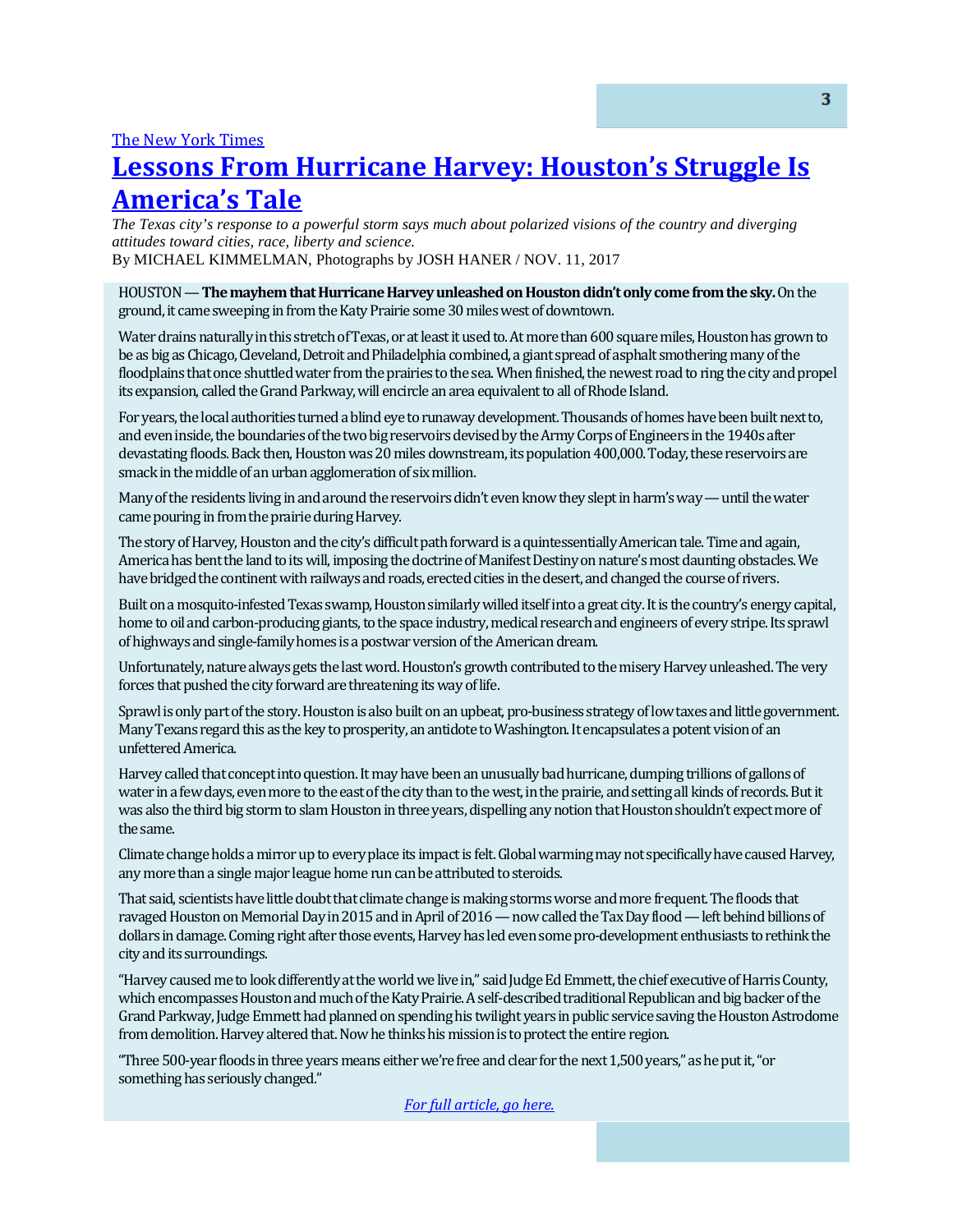### <span id="page-3-0"></span>**#Sandy5: [Will the Nation Act on Climate Change Reality?](http://blog.ucsusa.org/shana-udvardy/sandy5-will-the-nation-act-on-climate-change-reality)**

[Shana Udvardy,](http://blog.ucsusa.org/author/shana-udvardy) Climate Preparedness Specialist | October 27, 2017, 9:22 am EST

**The 29th of October marks the 5-year anniversary** of when Hurricane Sandy first made landfall on the mid-Atlantic coast of the U.S. It comes at a time when Americans are reeling from the unprecedented hurricane season that devastated communities in Florida, Texas, Puerto Rico and the US Virgin Islands. Lives were lost, homes destroyed, schools and hospitals among other essential services were interrupted, and energy, transportation and water systems and other infrastructure were fractured. Associated [health](https://www.vox.com/science-and-health/2017/9/19/16325044/hurricane-2017-health-risks-irma-harvey-pollution-mold-mosquitoes-depression)  [challenges](https://www.vox.com/science-and-health/2017/9/19/16325044/hurricane-2017-health-risks-irma-harvey-pollution-mold-mosquitoes-depression) can be life threatening and have lingering mental health impacts. The ability of homeowners to handle the economic damages is in question given the level of destruction to homes and low take-up rate of flood insurance. Many homeowners impacted by these hurricanes are [falling behind](https://www.bloomberg.com/news/articles/2017-10-19/homeowners-hurt-by-hurricanes-now-falling-behind-on-mortgages) on their mortgages.

The 2017 hurricane season recovery challenges will sound familiar to those communities who are remembering the devastation Hurricane Sandy wrought. At that time, multiple weather systems collided and hit one of the most populated places in the mid-Atlantic region. While the Obama Administration declared Federal disasters in 12 states and the District of Columbia, New Jersey and New York felt the brunt of destruction. Communities lost 159 lives, had 650,000 homes damaged or destroyed and thousands of businesses were forced to close.

### **The climate change fingerprint on Hurricane Sandy**

Before Hurricane Sandy made landfall near Brigantine, NJ, it formed over the Caribbean where it developed into a Category 1 hurricane on October 23, 2012 followed by landfall the subsequent days near Kingston, Jamaica and then the southeastern part of Cuba and Haiti as a Category 2 hurricane. Experts spoke to the climate connection, [here,](http://blog.ucsusa.org/brenda-ekwurzel/hurricane-sandy-and-climate-change-answers-to-the-most-frequently-asked-questions) [here,](http://www.climatecentral.org/news/how-global-warming-made-hurricane-sandy-worse-15190) and [here,](https://www.wri.org/sites/default/files/pdf/sandy_fact_sheet.pdf) and since then we have gained even more ground on the climate change fingerprint on Hurricane Sandy.

Scientists [estimate](https://eos.org/articles/sea-level-rise-added-2-billion-to-sandys-toll-in-new-york-city) that without climate change driven sea level rise, the footprint of Sandy would have been at least 10% less than observed in New York City, equivalent to \$2 billion dollars of damages and an additional 11.4% people affected and 11.6% more housing units flooded. *For full [article go here.](http://blog.ucsusa.org/shana-udvardy/sandy5-will-the-nation-act-on-climate-change-reality)*

## <span id="page-3-1"></span>**[New York is still feeling the effects of Hurricane Sandy,](http://www.preventionweb.net/news/view/55623?&a=email&utm_source=pw_email)  [five years later](http://www.preventionweb.net/news/view/55623?&a=email&utm_source=pw_email)**

Source(s): [Columbia University](http://www.preventionweb.net/organizations/999) / Publication date 23 Oct 2017 *By Sarah Fecht*

**Breezy Point isn't next to the beach—it more or less is the beach.** It's a community built on sand. Occupying the Rockaway Peninsula that juts out of Queens, NY and into the Atlantic Ocean, residents are never more than a few minutes' walk to the brackish bays that surround the thin strip of land. The flat landscape and many of the alleys and parking lots swim in loose drifts of sand. It's not hard to see why this area was so badly damaged by Hurricane Sandy five years ago.

When John Mutter was last in the Rockaways, he saw houses that were crushed to bits, and some that had burned down to their foundations. That was a few weeks after Sandy struck in October 2012, carrying a 12 foot storm surge and killing 43 people in New York City. The storm knocked over buildings, drowned basements, and caused tens of billions of dollars in damages. In Breezy Point, flooded streets prevented firefighters from putting out fires, which eventually consumed more than 100 homes. *[Go here for full article.](http://www.preventionweb.net/news/view/55623?&a=email&utm_source=pw_email)*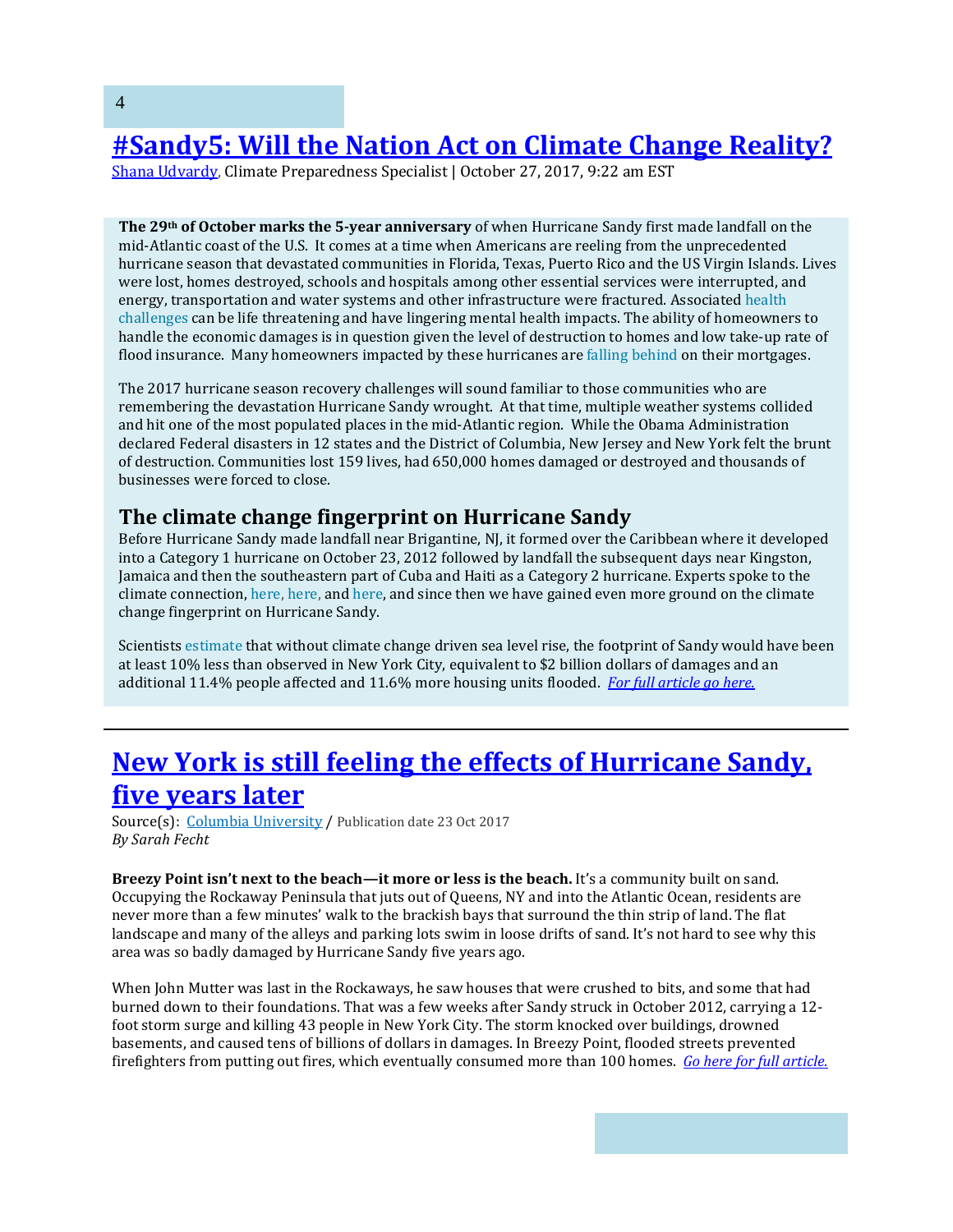[The Washington Post](https://www.washingtonpost.com/news/to-your-health/wp/2017/10/24/world-leaders-rehearse-for-a-pandemic-that-will-come-sooner-than-we-expect/?utm_term=.31a9549528ea)

### <span id="page-4-1"></span>**[World leaders rehearse for a pandemic that will come](https://www.washingtonpost.com/news/to-your-health/wp/2017/10/24/world-leaders-rehearse-for-a-pandemic-that-will-come-sooner-than-we-expect/?utm_term=.ba03839dcc3f)  ['sooner than we expect'](https://www.washingtonpost.com/news/to-your-health/wp/2017/10/24/world-leaders-rehearse-for-a-pandemic-that-will-come-sooner-than-we-expect/?utm_term=.ba03839dcc3f)**

B[y Lena H. Sun](https://www.washingtonpost.com/people/lena-h-sun/) /October 24, 2017

**[The governmen](http://www.washingtonpost.com/news/to-your-health)t ministers were [facing a new inf](http://www.washingtonpost.com/news/to-your-health)ectious disease outbreak.** The mysterious virus was sickening and killing people with alarming speed. Some patients had to be placed on ventilators to help them breathe. The new virus seemed resistant to antiviral medicine.

Within a week, officials had closed a major hospital and schools and quarantined thousands of people. Fear and panic spread quickly as people in neighboring countries became infected and died.

That scenario was part of a pandemic simulation held during the World Bank's annual meeting in Washington this month. It's not the kind of event that people would typically associate with the World Bank. But it's the fourth such exercise the bank has helped organize in the past year, reflecting what experts say is the growing awareness outside the traditional global health sector of the increasing threat and economic disruption posed by a global pandemic.

The chaotic and "horrendously inefficient" early response to the 2014 Ebola epidemic in West Africa that killed more than 11,000 people was the catalyst for the simulations, said Tim Evans, senior director for health,

<span id="page-4-0"></span>nutrition and population at the World Bank.

"We realized that people were just making it up as they were going along, including us," Evans said, referring to the **Ebola** [response.](https://www.washingtonpost.com/national/health-science/ebolas-lessons-painfully-learned-at-great-cost-in-dollars-and-human-lives/2014/12/28/dcc8c50a-87c2-11e4-a702-fa31ff4ae98e_story.html?utm_term=.a22978d2dbd1) The bank wanted to "move from a history of panic and neglect to one where we're going to start to prepare much more systematically to be ready for the 100 percent probability we will be dealing with this again," he said. "Probably sooner than we expect.'"

*[For full article, click here.](https://www.washingtonpost.com/news/to-your-health/wp/2017/10/24/world-leaders-rehearse-for-a-pandemic-that-will-come-sooner-than-we-expect/?utm_term=.31a9549528ea)*

*…it's the fourth such exercise the bank has helped organize in the past year, reflecting what experts say is the growing awareness outside the traditional global health sector of the increasing threat and economic disruption posed by a global pandemic.*

<span id="page-4-2"></span>**Announcing Update to Drought Response Planning Tool**

US EPA Region III, Drinking Water Branch (3WP21)

**Drought Response and Recovery Guide for Water Utilities – New Drought Response Plan Template Added:** The Drought Guide, originally published in March of 2016, is an interactive tool designed to assist small- to medium-sized water utilities with responding to drought. The guide, which includes best practices and customizable worksheets, focuses on short-term emergency drought mitigation actions that also build long-term resilience to drought. Based on feedback gathered from stakeholders, a Drought Response Plan Template has been added to the guide. This template includes instructions to guide users through the process of creating a plan, as well as a customizable, fillable document. Still accompanying the guide is an interactive drought case studies map, a multimedia GeoPlatform website documenting, in both video and written form, the unique stories of seven utilities across the country which have responded successfully to extreme drought conditions. Two new case studies are currently being added to the GeoPlatform, and should be viewable by the end of the year. **Download the updated Drought Response and Recovery Guide by going to:**  <http://www.epa.gov/waterutilityresponse/drought-response-and-recovery-for-water-utilities>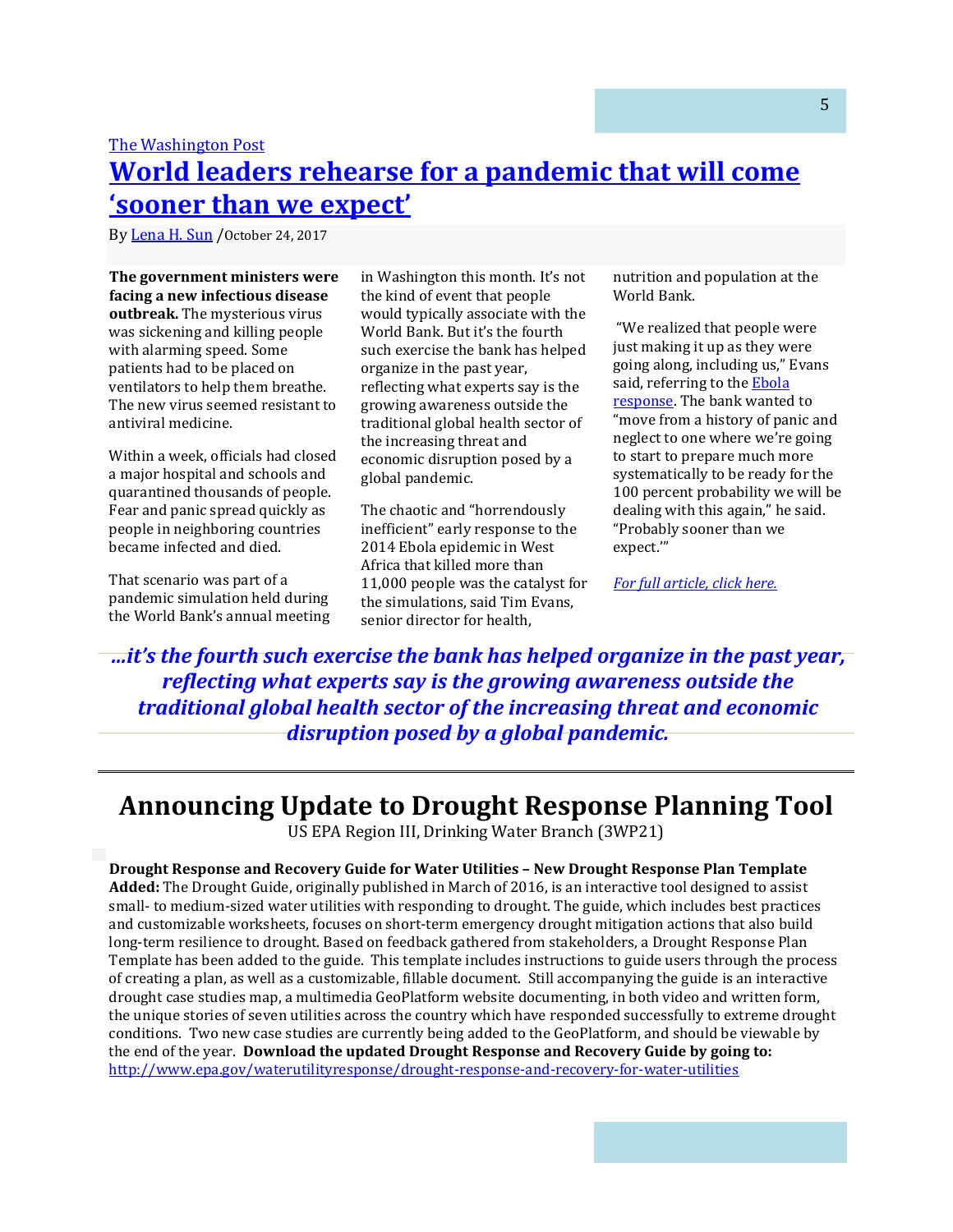# **Upcoming Events:**

### <span id="page-5-0"></span>**Silver Jackets Webinar: "Risk to Resiliency"**

### **Friday, December 15 at 1PM Eastern**

#### <span id="page-5-1"></span>**Rachel Hogan Carr Director of the Nurture Nature Center**

This one-hour Silver Jackets webinar is designed to share the Nurture Nature Center's guidebook entitled: Risk to Resiliency that was designed to facilitate dialogue and help communities prioritize actions and concerns around hazards.

#### WEB MEETING AND AUDIO ACCESS INFORMATION:

#### \*\*\*\*\*\*\*\*\*\*\*\*\*\*\*\*\*\*\*\*\*\*\*\*\*\*\*\*\*\*\*\*\*\*\*\*\*\*\*\*\*\* AUDIO

- \* Meeting Number: [1-877-336-1839](tel:1-877-336-1839)
- \* Access Code: 5884527
- 
- \* Security Code: 4567

#### WEB MEETING

- \* Web Link: [https://www.webmeeting.att.com](https://eur03.safelinks.protection.outlook.com/?url=https%3A%2F%2Fwww.webmeeting.att.com&data=02%7C01%7Ck.andrea1%40outlook.com%7C02981114d8a74ce7cfd908d538e23011%7C84df9e7fe9f640afb435aaaaaaaaaaaa%7C1%7C0%7C636477466477893154&sdata=KiCYiWGOXaOYfOyYdb1UG3c%2BXGOYQ61hExR5gl8ogvM%3D&reserved=0)
- \* Meeting Number: [877-336-1839](tel:877-336-1839)
- \* Code: 5884527
- \*\*\*\*\*\*\*\*\*\*\*\*\*\*\*\*\*\*\*\*\*\*\*\*\*\*\*\*\*\*\*\*\*\*\*\*\*\*\*\*\*\*\*

The guidebook was designed for community involvement; however, it could be a useful training tool for federal and state agencies that work to engage communities and counties on flood risk management programs and applications. For example, the Silver Jackets teams and representative agencies work closely with communities to:

• Define the flood risk zones and adopt floodplain management ordinances

- Develop and implement local hazard mitigation plans and flood risk management plans
- Develop emergency actions plans for flooding
- Promote the National Flood Insurance Program's Community Rating System
- Raise community awareness of levee and dam safety

Given these examples, this guidebook can offer practical strategies for helping state and federal representatives work more effectively with communities to engage the important players and build support for mitigation, planning and response efforts.

Reach out to your team members and partners to encourage them to take advantage of this opportunity to participate.

### <span id="page-5-2"></span>**[FEMA OPENING](https://www.usajobs.gov/GetJob/ViewDetails/485161800)**

FEMA is currently seeking a qualified candidate to assume the role of **Federal Disaster Recovery Coordinator in Puerto Rico**. Knowing the RNPN represents a talented pool of expertise, industry knowledge, and commitment to the field, we wanted to ensure the opportunity was communicated with our partner networks.

This role will lead and coordinate the timely delivery of Federal Disaster Recovery assistance to support the commonwealth, local governments, and affected communities in the aftermath of Hurricane Maria in Puerto Rico. The position is a limited term Senior Executive Service (SES) position for a three-year period and will be based in San Juan.

#### **To learn more about the requirements, qualifications, and how to apply, please visit the following link:**

<https://www.usajobs.gov/GetJob/ViewDetails/485161800>

If you have any questions, please feel free to reach out. We encourage you to share with your networks!

Sarah D. Ice Program Specialist Federal Insurance and Mitigation Administration Federal Emergency Management Agency Offic[e 202-646-3937](tel:(202)%20646-3937) Cel[l 202-320-5577](tel:(202)%20320-5577) [sarah.devaney-ice@fema.dhs.gov](mailto:sarah.devaney-ice@fema.dhs.gov)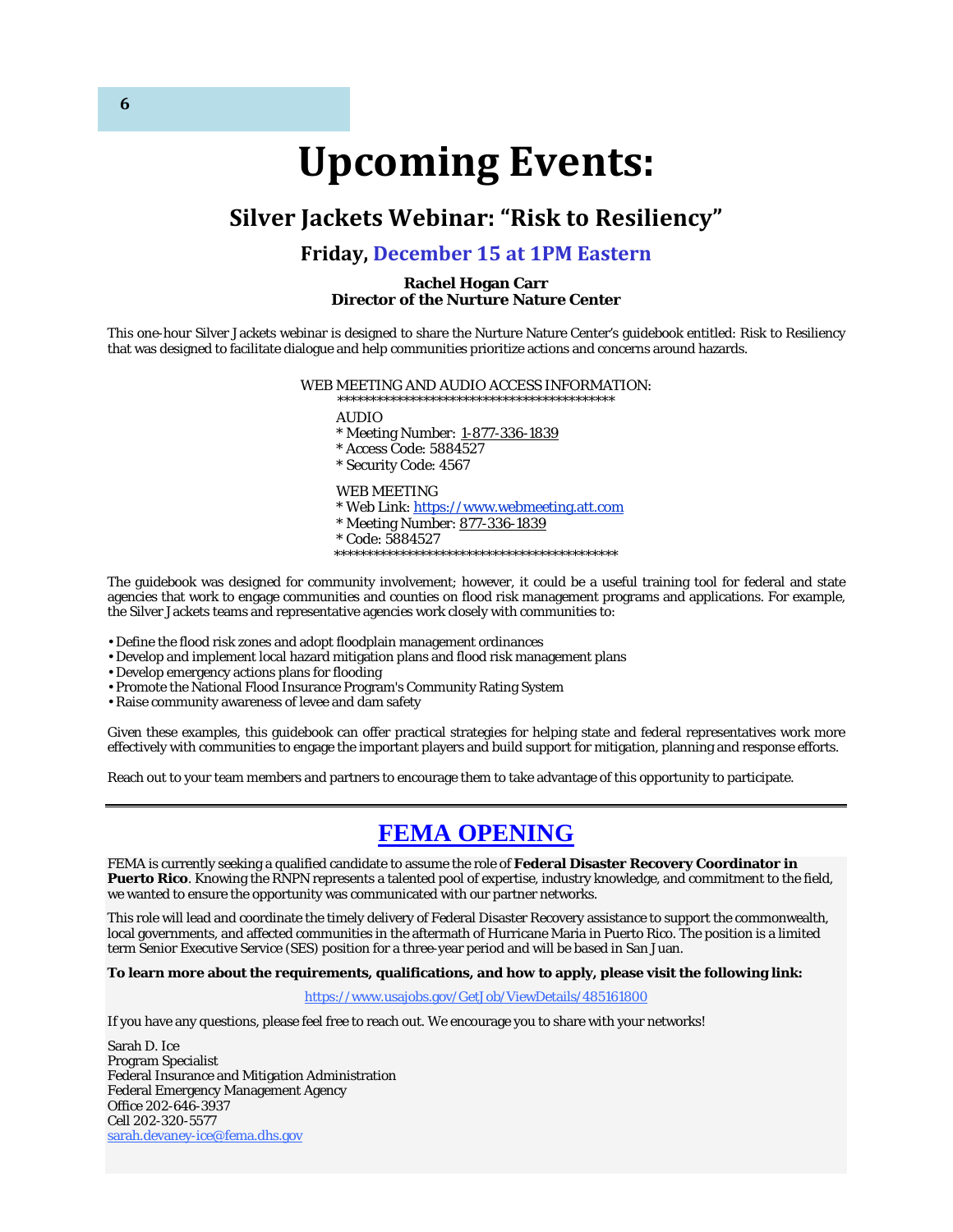## <span id="page-6-0"></span>**[EERI Statement on Earthquakes, Hurricanes](https://www.eeri.org/2017/09/eeri-statement-on-earthquakes-hurricanes-and-immigration/)  [and Immigration](https://www.eeri.org/2017/09/eeri-statement-on-earthquakes-hurricanes-and-immigration/)**

[Earthquake Engineering Research Institute](https://www.eeri.org/)

By David A. Friedman, President, EERI September 13, 2017

**The EERI Board of Directors met on September 8th, amid the beginning recovery of Hurricane Harvey**, the current and imminent impacts of Hurricanes Irma and Jose, and the unfolding damage accounts from the September 7th M8.1 earthquake off the southern coast of Mexico. Mother Nature appears to be rather active and intense.

On the Mexico earthquake, the Learning From Earthquakes Executive Committee is already collecting data, contacting our colleagues in Mexico and Guatemala, and determining the appropriate level of response. Stay tuned.

The Board did celebrate a recent milestone accomplishment in the introduction of legislation this last week to reauthorize the National Earthquake Hazards Reduction Program. With bipartisan co-sponsorship, led by Senators Feinstein and Murkowski, the introduction of this appropriations bill would not have occurred without the extraordinary efforts by EERI's Public Policy and Advocacy Committee. But there is an uncertain road to navigate before NEHRP is reauthorized and funded.

We are living in turbulent times beyond the recent rash of natural disasters we are experiencing. National support for science is being challenged. Immigration restrictions and the withdrawal of the Deferred Action for Childhood Arrivals pose potential harmful impact to EERI's national and international membership.

The Board recalled an extraordinary moment at this last spring's annual business meeting. As we do annually, we bestowed lifetime achievement awards to **Prof. Anil Chopra** (M. EERI, 1973), **Ashraf Habibullah** (M. EERI, 1999), and **Dr. Farzad Naeim** (M. EERI, 1983). In accepting his award, Farzad noted that all three of these

<span id="page-6-1"></span>honorees were first-generation immigrants to the United States, and all had made significant contributions to the cultural, scientific and economic fabric of this country. And he noted that none of them, under proposed policy changes, would today be likely allowed to immigrate. Farzad's remarks were greeted with a spontaneous and resounding standing ovation. Never have we been so stirred and proud of our membership.

The Board further expressed concerns regarding the threats to our earthquake engineering and social science Dreamers. These young members of our Institute represent our future contributors and leadership, and securing their future should be all of our concern.

We do not speak out to politicize but we do have the responsibility to remain true to the EERI mission. That mission is to reduce earthquake risk by advancing the science and practice of earthquake engineering; by improving understanding of the impact of earthquakes on the physical, social, economic, political, and cultural environment; and by advocating comprehensive and realistic measures for reducing the harmful effects of earthquakes. And when policies directly or indirectly affect the pursuit of this mission, we must speak up.

We are a membership that is about inclusion and not of exclusion or restriction. We know no borders. The only fault divisions we identify are those of tectonic origin. We are women and men of all races, nationalities and faiths, and bonded and made stronger by that diversity.

On behalf of the EERI Board of Directors and staff, this message is written with immense respect and appreciation for our diverse membership. We remain dedicated to collaborative actions to reduce earthquake risk.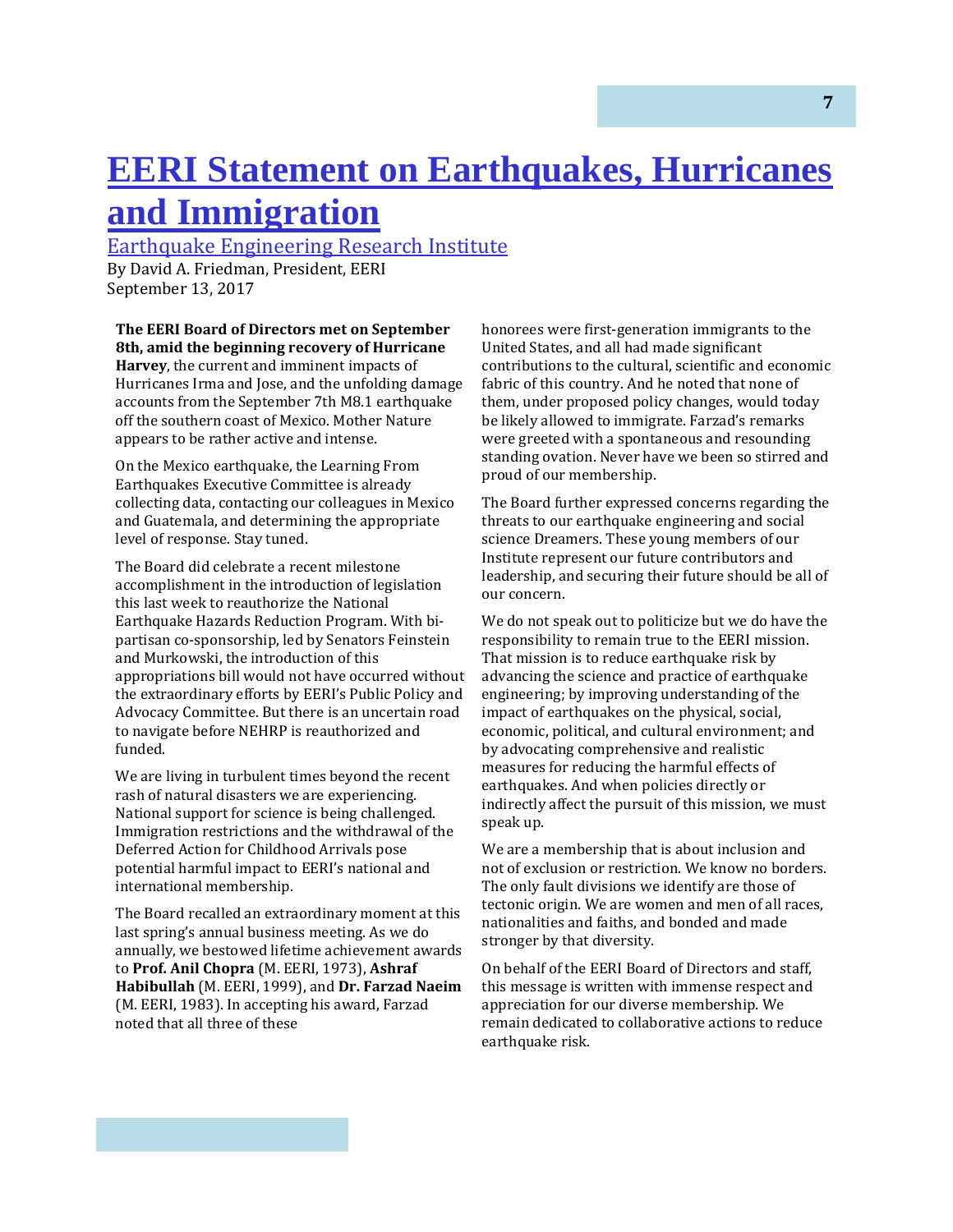### <span id="page-7-1"></span><span id="page-7-0"></span>[THE NEED TO REBUILD SMARTER](https://www.jec.senate.gov/public/_cache/files/d4adec25-a2f1-4417-8f3f-30e3204c1b94/the-need-to-rebuild-smarter.pdf?utm_campaign=GR-2017-11-03-TWiW%20Email&utm_medium=email&utm_source=Eloqua)

**U.S. CONGRESS JOINT ECONOMIC COMMITTEE** 

U.S. Senator Martin Heinrich, Ranking Member NOVEMBER 2017

Rebuilding after hurricanes, wildfires, and other natural disasters demands an immediate and comprehensive response from the federal government. This process also offers an opportunity to think long term about how our nation can better prepare to mitigate natural disasters and address risks that will only escalate with climate change.

The destruction we have witnessed this summer and fall makes clear that merely rebuilding without taking actions to ensure that infrastructure, homes, and businesses are made less vulnerable to the next storm or natural disaster will only lead to higher costs down the road. As

We know that disaster planning pays off. Each dollar spent by the Federal Emergency Management Agency (FEMA) on disaster preparedness provides almost \$4 in future benefits.<sup>1</sup> Mitigation can take many forms–higher roads, stronger bridges, and better building codes. Through its mitigation work, FEMA has reduced future losses from earthquakes, wind, and flooding. Mitigation reduces damage, limits loss of life, and results in less economic loss. Many approaches deliver positive results. For example, following Hurricane Sandy, federal disaster funds were used to purchase almost 400 flooded homes in New Jersey's tidal areas. The homes were demolished and the

#### **More frequent and costly disasters**

Natural disasters are becoming more frequent, intense, and costly.5 The annual inflationadjusted disaster relief appropriated by Congress increased from a median of \$6.2 billion for 2000 to 2006 to a median \$9.1 billion for 2007 to 2013 – an increase of 46 percent.<sup>6</sup> This trend is likely to accelerate with climate change.

Not including recent hurricanes Harvey, Irma, and Maria and the wildfires in California, severe weather events since 1980 have caused more than \$1.2 trillion in damage, with almost half of that damage resulting from hurricanes.7 Preliminary estimates indicate that

*"We know that disaster planning pays off. Each dollar spent by the Federal Emergency Management Agency (FEMA) on disaster preparedness provides almost \$4 in future benefits."*

Congress moves forward with additional hurricane relief, it can require that relief funds go to the construction of resilient infrastructure and also can prioritize mitigation efforts. Limiting the impacts of future natural disasters requires collaboration between different levels of government, active involvement of the private sector, and sustaining the urgency in mitigation work that is present during relief efforts.

land preserved as open space and a buffer against future storms.2 In Dallas, the U.S. Army Corps of Engineers, the city of Dallas, and the U.S. Fish and Wildlife Service teamed to reduce flood risks by designing a "chain of wetlands" that included relocating trees to promote better water flows.3 Communities have used FEMA mitigation grants to access backup power sources, enabling critical emergency response services to continue during storms and outages.4

the combined costs of Harvey and Irma could exceed those of Katrina, which reached \$160 billion.<sup>8</sup> Initial estimates indicate Maria could cost between \$45 and \$90 billion and Governor Ricardo Rosselló said the island had been "essentially devastated" by the hurricane.<sup>9</sup>

Moreover, the frequency of major hurricanes in the Atlantic is escalating, with one-quarter of all Category 5 landfalls on record in the Atlantic since 1851 occurring this year.10

*[For full article, go here.](https://www.jec.senate.gov/public/_cache/files/d4adec25-a2f1-4417-8f3f-30e3204c1b94/the-need-to-rebuild-smarter.pdf?utm_campaign=GR-2017-11-03-TWiW%20Email&utm_medium=email&utm_source=Eloqua)*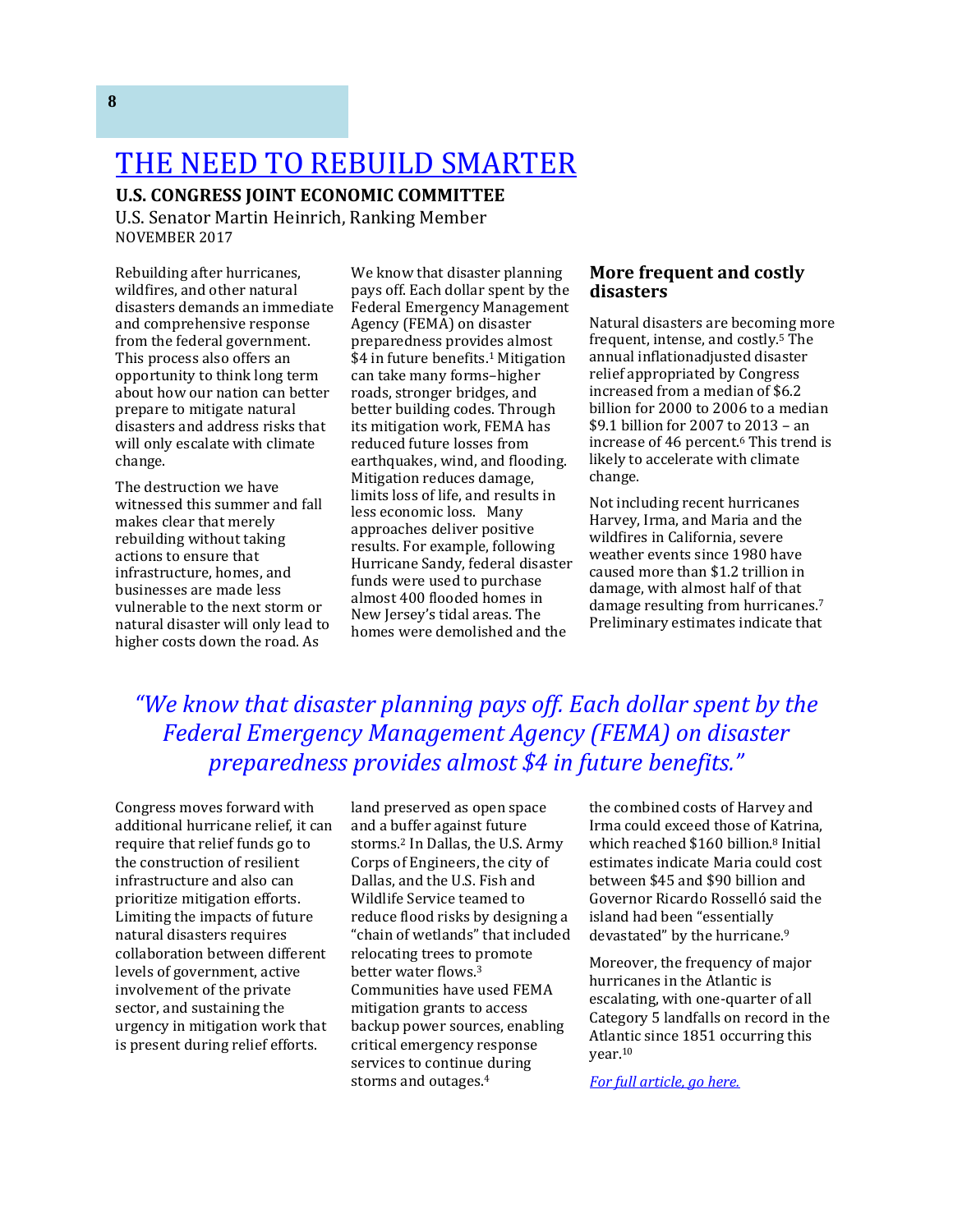### <span id="page-8-0"></span>[The New York Times](https://www.nytimes.com/) **[A Broke, and Broken, Flood](https://www.nytimes.com/2017/11/04/business/a-broke-and-broken-flood-insurance-program.html?emc=edit_th_20171105&nl=todaysheadlines&nlid=38303172)  [Insurance Program](https://www.nytimes.com/2017/11/04/business/a-broke-and-broken-flood-insurance-program.html?emc=edit_th_20171105&nl=todaysheadlines&nlid=38303172)**

B[y MARY WILLIAMS WALSH](https://www.nytimes.com/by/mary-williams-walsh?action=click&contentCollection=Business%20Day&module=Byline®ion=Header&pgtype=article) NOV. 4, 2017

**In August, when Hurricane Harvey was bearing down on Texas,**  David Clutter was in court, trying one more time to make his insurer pay his flood claim — from Hurricane Sandy, five years before.

Mr. Clutter's insurer is the federal government. As it resists his claims, he has been forced to take out a third mortgage on his house in Long Beach, N.Y., to pay for repairs to make it habitable for his wife and three children. He owes more than the house is worth, and his floodinsurance premiums just went up.

The government-run National Flood Insurance Program is, for now, virtually the only source of flood insurance for more than five million households in the United States. This hurricane season, as tens of thousands of Americans seek compensation for storm-inflicted water damage, they face a problem: The flood insurance program is broke and broken.

The program, administered by the Federal Emergency Management Agency, has been in the red since Hurricane Katrina flooded New Orleans in 2005. It still has more than a thousand disputed claims left over from Sandy. And in October, it exhausted its \$30 billion borrowing capacity and had to get a bailout just to keep paying current claims.

Congress must decide by Dec. 8 whether to keep the program going. An unusual coalition of insurers, environmentalists and fiscal conservatives has joined the Trump administration in calling for fundamental changes in the program, including direct competition from private insurers. The fiscal conservatives note that the program was supposed to take the burden off taxpayers but has not, and environmentalists argue that it has become an enabler of construction on flood-prone coastlines, by charging premiums too low to reflect the true cost of building there.

The program has other troubles as well. It cannot force vulnerable households to buy insurance, even though they are required by law to have it. Its flood maps can't keep up with new construction that can change an area's flood risk. It has spent billions of dollars repairing houses that just flood again. Its records, for instance, show that a house in Spring, Tex., has been repaired 19 times, for a total of \$912,732 even though it is worth only \$42,024.

And after really big floods, the program must rely on armies of subcontractors to determine payments, baffling and infuriating policyholders, like Mr. Clutter, who cannot figure out who is opposing their claims, or why.

Roy E. Wright, who has directed the flood insurance program for FEMA since June 2015, acknowledged in an interview on Friday that major changes were called for and said some were already in the works. The program's rate-setting methods, for example, are 30 years old, he said, and new ones will be phased in over the next two years. But other changes — like cutting off coverage to homes that are repeatedly flooded — would require an act of Congress.

*[For full article, go here.](https://www.nytimes.com/2017/11/04/business/a-broke-and-broken-flood-insurance-program.html?emc=edit_th_20171105&nl=todaysheadlines&nlid=38303172)*

<span id="page-8-1"></span>

### **About the** [RNN](http://resilientneighbors.com/) *Resilient Neighbors Network*

**NHMA** is working with communities around the USA to create a peer-topeer sharing network, so grassroots communities can work together directly to strengthen and expand local hazard-mitigation programs.

If you, or someone you know, would like to participate in the RNN, please visit[:http://resilientneighbors.com/a](http://resilientneighbors.com/about/membership/) [bout/membership/](http://resilientneighbors.com/about/membership/) or contact us at: [nathazma@gmail.com](mailto:nathazma@gmail.com)

### [RNN Mission:](http://resilientneighbors.com/about/rnn-missionvision-statement/)

To increase resilience in existing and developing communities at the grass roots level by documenting and actively sharing best practices, through education, peer to peer collaboration and mentoring.

#### [RNN Vision:](http://resilientneighbors.com/about/rnn-missionvision-statement/)

RNN will be a source for a compilation of community-driven hazard resilience best practices that can serve as a resource to people and communities before, during and after a disaster. RNN will also actively bring ground-truth and grassroots enlightenment to policy makers, researchers, regulators, and journalists.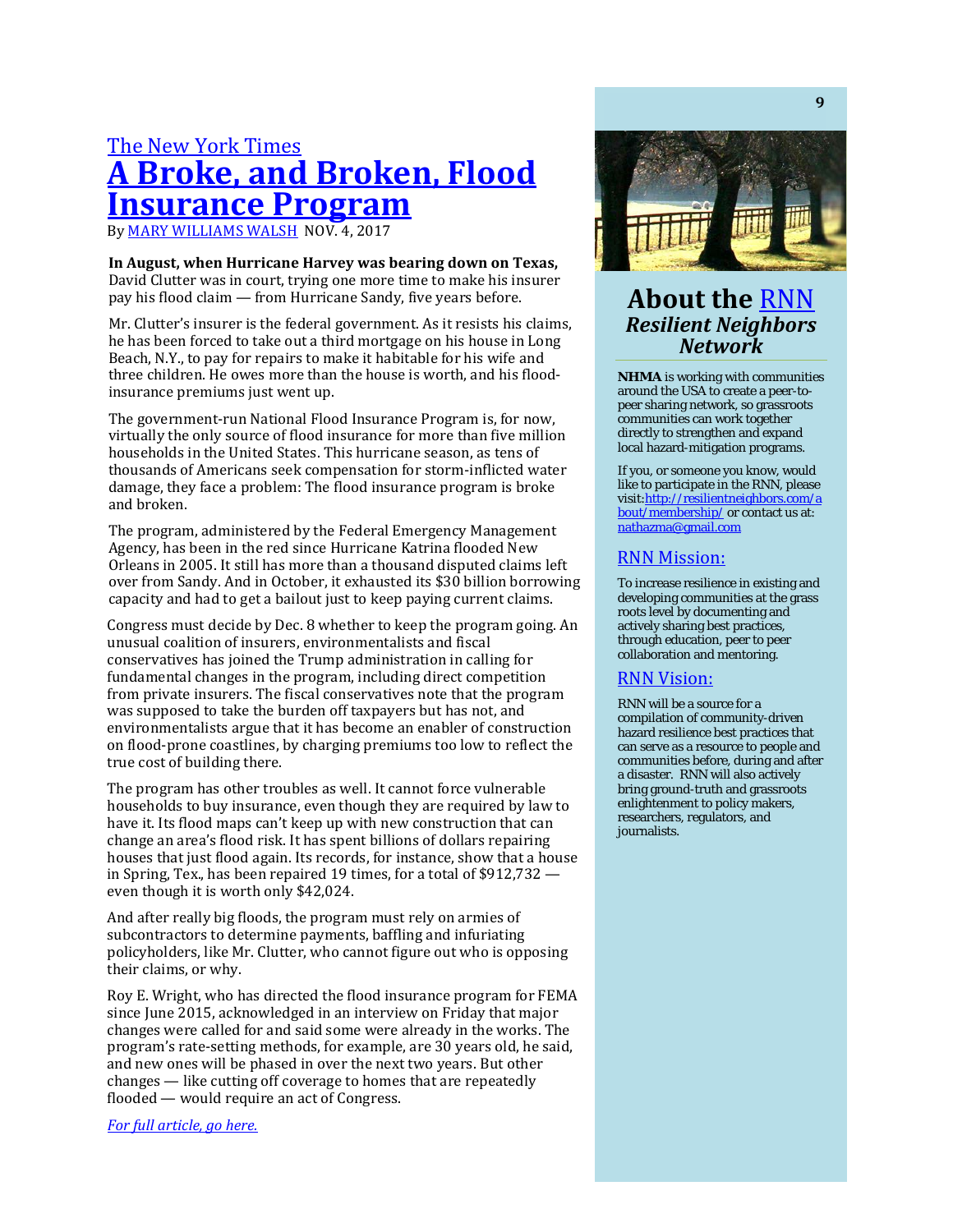### <span id="page-9-1"></span><span id="page-9-0"></span>**10 [Building Smarter After A](http://thehill.com/blogs/congress-blog/politics/362452-building-smarter-after-a-disaster)  [Disaster](http://thehill.com/blogs/congress-blog/politics/362452-building-smarter-after-a-disaster)**

#### BY REP. LOU BARLETTA (R-PA.), OPINION CONTRIBUTOR — 11/30/17 07:30 AM EST [11](http://thehill.com/blogs/congress-blog/politics/362452-building-smarter-after-a-disaster#bottom-story-socials)

*Barletta represents Pennsylvania's 11th District and is the chairman of the House Transportation and Infrastructure Subcommittee on Economic Development, Public Buildings and Emergency Management.*

#### [The Hill](https://na01.safelinks.protection.outlook.com/?url=http%3A%2F%2Fthehill.com%2Fblogs%2Fcongress-blog%2Fpolitics%2F362452-building-smarter-after-a-disaster&data=02%7C01%7Cthughes%40pa.gov%7Ca5f4895556bf470250e408d53802d781%7C418e284101284dd59b6c47fc5a9a1bde%7C1%7C0%7C636476508319217951&sdata=y4daCMJnRvjk%2BNPpNdrPayZ9EReWm%2BWVV9aWhrrTq4o%3D&reserved=0)

THE VIEWS EXPRESSED BY CONTRIBUTORS ARE THEIR OWN AND NOT THE VIEW OF THE HILL

**The cycle of disaster once again reared its ugly head this fall after years of relative quiet.**In the span of a month, a wave of hurricanes took its horrible toll in human lives and left coastal communities underwater, destroying homes and businesses, while displacing millions of families.

In a way, America has been lucky. The last major hurricane to make landfall in the United States as a Category 3 or stronger storm was Wilma in October of 2005. In 2016, 480,000 Americans sought disaster aid from the Federal Emergency Management Agency (FEMA), and fewer than 180,000 people registered for disaster assistance in each of the three years prior.

This year was different. On top of the typical storms, floods and fires that we anticipate, this hurricane season made history, with storms battering approximately 8 percent of the U.S. population.

The federal dollars help tell the story. This year alone, more than 4.7 million Americans have registered for disaster aid so far. In response to the destruction of these storms, Congress has been asked for an extra \$44 billion in a disaster relief supplemental for FEMA and the community block grant program.

These are massive numbers that weigh heavily on an already strained federal budget. Yet, as the density of American communities continues to increase, so do those in the firing line of disasters. Population growth and suburban sprawl will continue, increasing the number of Americans exposed to potentially damaging storms. We need a better plan. It's time to stop asking "what now?" right after a catastrophe, and focus on "what's next?" when we are preparing for future disasters.

This is why Congress should rethink our approach to disaster funding and elevate mitigation as a top priority while disaster prone areas rebuild. Instead of rebuilding destroyed infrastructure as we have for decades, let's ensure mitigation infrastructure replaces what failed during the disaster.

By increasing our focus on pre-disaster planning and mitigation, we can build and rebuild better and smarter. This in turn reducesfuture loss of life and rising costs substantially. For every \$1 spent in mitigation, between \$4 and \$8 is saved in avoided disaster recovery costs.

Effective mitigation encompasses a wide variety of activities, including preparation and planning, elevating or moving structures prone to flooding, and hardening structures to head-off the effects of hurricanes or earthquakes. A greater emphasis on mitigation will save lives, minimize damage to property, and reduce disaster costs, saving taxpayers billions ofdollars.

The density of America's urban, suburban and even rural areas will continue to challenge the ability of local communities to build sustainable infrastructure for the future. This year serves as a warning and a lesson to communities across the country to prepare for the most likely natural disasters they may face. Mitigation on the front-end will lighten the burden on the back-end.

No dollar amount can be assigned to the victims of a disaster. America will continue to be there whenever disaster strikes to provide robust and effective assistance. But as we rebuild from 2017 and prepare for future disasters, we must reexamine where we can improve our federal programs. Let's look to mitigation as a key to improvement. For full article, ao here. *[For full article, go here.](http://thehill.com/blogs/congress-blog/politics/362452-building-smarter-after-a-disaster)* 



### **RNN SHOUT OUT!**

#### **RNN Members Present DRR Curriculum Modules in North Carolina:**

RNN members Tim Trautman, representing Charlotte-Mecklenburg, North Carolina, and Rebecca Joyce, of the Central Shenandoah Region in Virginia, gave presentations on Modules of NHMA's Disaster Risk Reduction Curriculum at the North Carolina Association of Flood Plain Managers' Fall Floodplain Institute held in Charlotte, North Carolina in October.

Presentations given by Mr. Trautman and Ms. Joyce on the *Floodplain Management Process and Engaging The Whole Community In Disaster Risk Reduction* were well received by the attendees. Attendance at the Floodplain Institute also provided the opportunity to spread the word about the Curriculum that NHMA has been developing the past year, as well as informing communities throughout North Carolina about the Resilient Neighbors Network Program.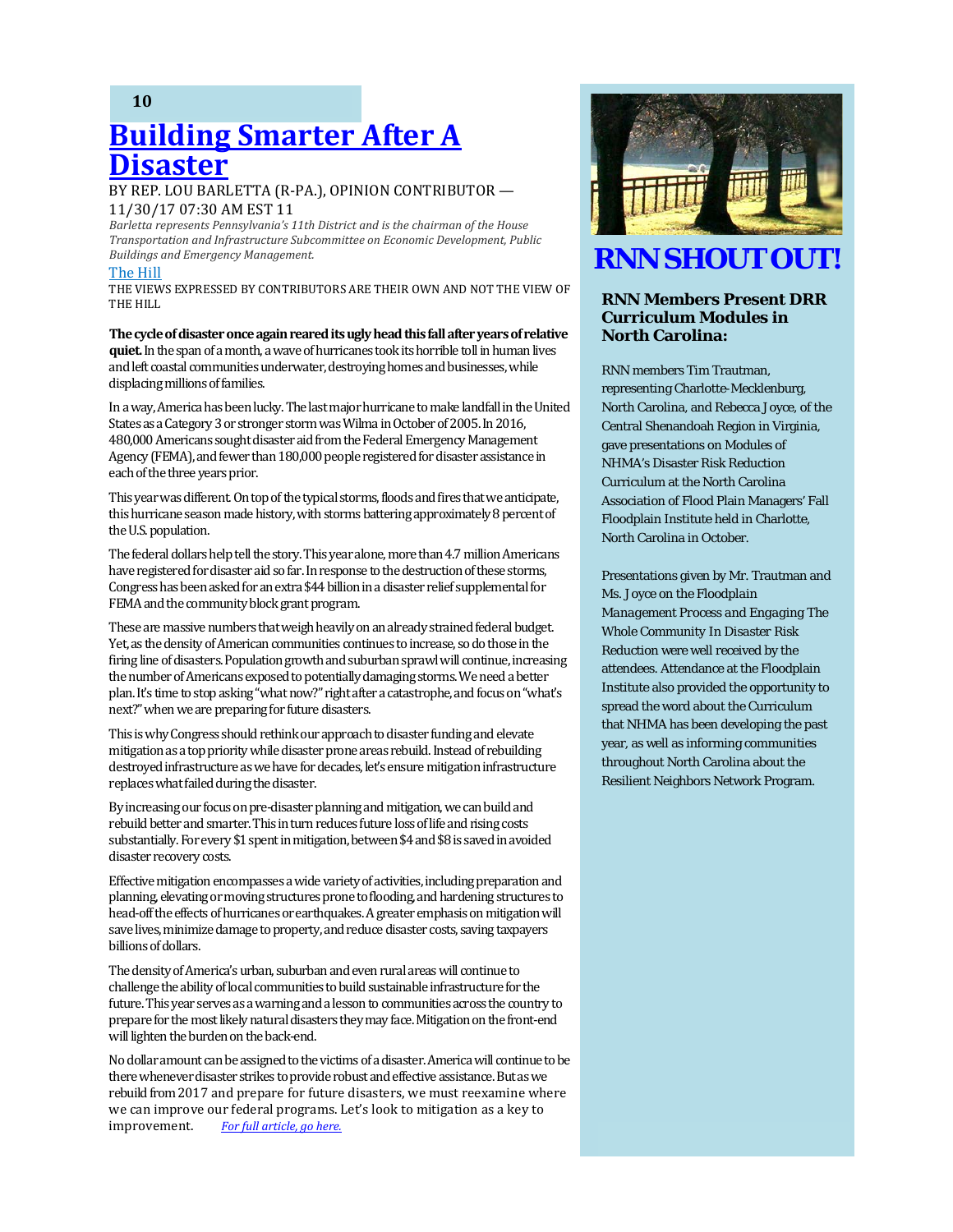#### [The New York Times](https://outlook.live.com/owa/?path=/attachmentlightbox)

### <span id="page-10-0"></span>**[Developers Said Their Homes Were Out](https://www.nytimes.com/2017/12/02/us/houston-flood-zone-hurricane-harvey.html)  [of a Flood Zone. Then Harvey Came.](https://www.nytimes.com/2017/12/02/us/houston-flood-zone-hurricane-harvey.html)**

By JOHN SCHWARTZ, JAMES GLANZ and ANDREW W. LEHREN | DEC. 2, 2017

THE WOODLANDS, Tex. — **Leslie Martinez heard the floodwaters before she saw them.** They rushed across the lawn, seeped around the doors and into the house. It was 2:15 a.m. on Aug. 28, three days after Hurricane Harvey made landfall. Her young daughter was asleep in her arms. Ms. Martinez's first reaction was to spread towels around the floor.

After all, Ms. Martinez recalled, the home builder had assured her that "flooding was not even a possibility" when she and her husband purchased the house in this suburban enclave north of Houston in 2011. They would never have bought here otherwise. Flood insurance, of course, was neither required nor needed.

Now, with the rains outside lashing and the water inside rising, the family and their terrified pet, a one-eyed goldendoodle named Coco, took refuge on the second floor. Later that day, rescue boats came and ferried them to safety.

The flooding forced Ms. Martinez and her husband, John Ahearn, to borrow money from their parents and accept a donation from their daughter's school. It left them feeling furious and betrayed. "I'm scared that it's going to continue happening," Ms. Martinez said, even as she wondered how they had become the victims of something they had been told had a vanishingly small chance of coming to pass in such a short time since the purchase.

What they did not know was that their home, and those of many of their flooded-out neighbors in this new section of The Woodlands, had been built on land that not long ago lay squarely, and sometimes soggily, in a flood plain.

A New York Times examination found that in the years leading up to Hurricane Harvey, with a surging local economy fueling demand for new upscale housing, the developers of The Woodlands had used a wrinkle in the federal flood-mapping system — along with many dump trucks' worth of dirt — to lift dozens of lots out of the area officially deemed prone to flooding. What they had done, in effect, was create gerrymandered maps of risk.

In Ms. Martinez's case, documents show, the land was raised less than 10 inches above the level that, under federal flood-insurance rules, would have required the family to be notified of their risk and purchase insurance. Other lots in their area were raised as little as 1.2 inches above that height.

No one has suggested that the developers broke any laws, and the company that owns The Woodlands says it followed all applicable regulations and standards. But the experiences of the family of Ms. Martinez and their neighbors show that even when the mapping rules are followed to the letter, the results can be disastrous.

*[For full article, go here.](https://www.nytimes.com/2017/12/02/us/houston-flood-zone-hurricane-harvey.html)*

### **You Can Help Us Make Changes for a more Just and Resilient Future**

NHMA has developed a unique, grass roots message and Disaster Risk Reduction educational program that has been shown to actually work to change perception of risk and to inspire action to reduce risk from Natural Disasters.

Please donate to help us spread a hopeful, actionable message for Disaster Risk Reduction to help build a better, more just future.

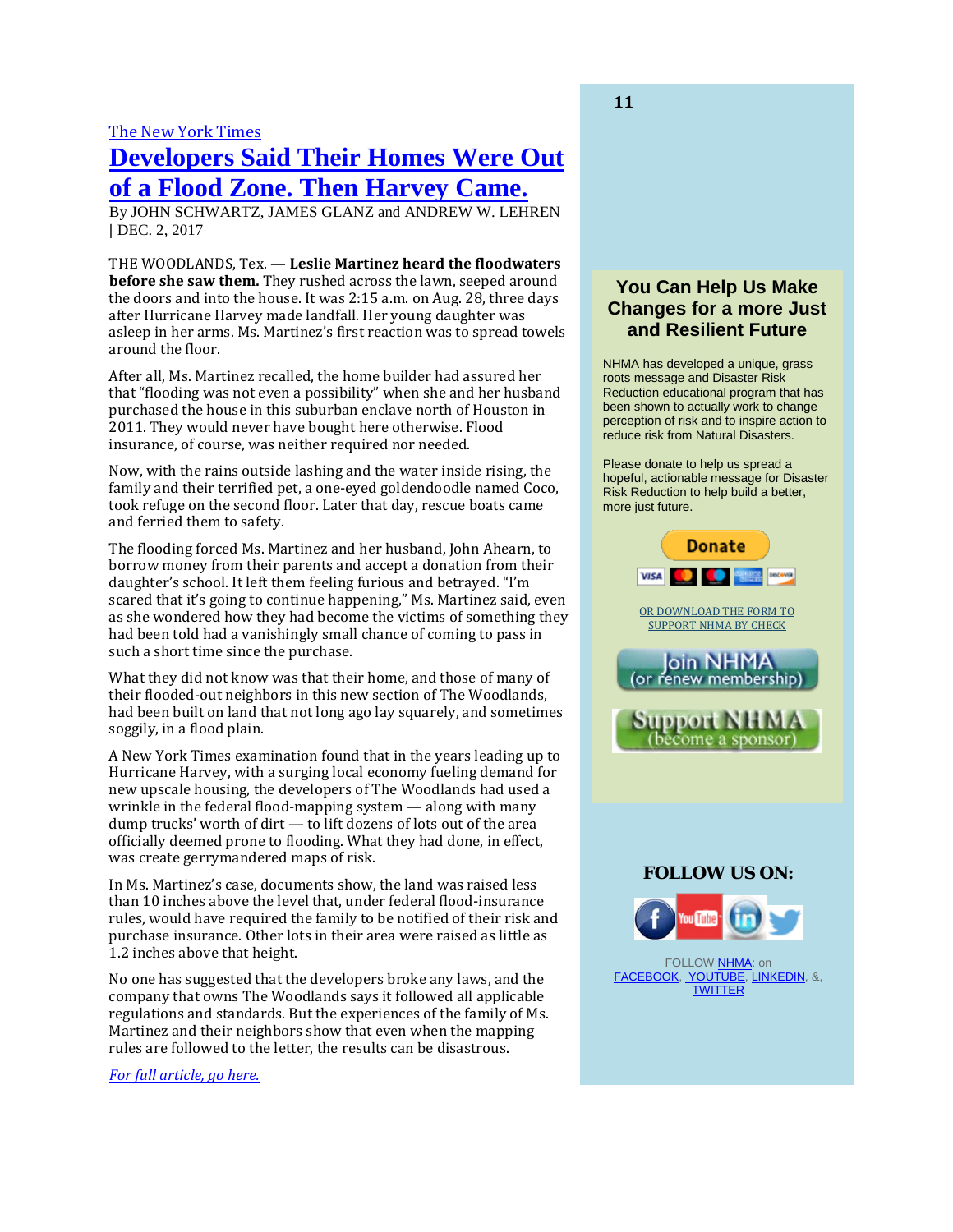### Mitigation Minute: Benefits of PAS

*November 29, 2017*

## **The Benefits of PAS? A Streamlined Grant Process!**

Program Administration by States (PAS) encourages states, By allowing FEMA to delegate its traditional grant tribes, and territories to work with FEMA to identify ways to management responsibilities to participants, PAS reduce the time between disaster and recovery. reduces the time it takes to award funding to states so they can more quickly get started on recovery. These responsibilities include, All five states that participate in the PAS but are not limited to ... program are seeing the benefits. They have increased the speed at which money is awarded to projects in the first 24 months. **Reviewing project** Percentage of total funds awarded applications during the first 24 months:\* Completing benefit-cost 89% analyses for projects 79% Approving scope-of-53% work modifications Florida has a very strong planning program and thanks to PAS, unnecessary duplication or delays in the local 37% 37% 37% 36% mitigation plan review process have been avoided. The 31% PAS Operational Agreement has put in place a reliable reporting and monitoring program and both the state Moving funds between and FEMA are very pleased with the results applicable subawards In the two most recent disasters prior to Hurricane Irma, thanks to PAS, we will have approved 26 projects and<br>obligated almost 20% of the available funding before the **MO US** IA **NH FL** WI application periods have even closed. That's a significant **Approving local** benefit. 11/20/201 - Gabriela Vigo mitigation plans Hazard Mitigation Specialist, FEMA Region IV **FEMA** 

*To learn more about the Hazard Mitigation Grants Program (HMGP) Program Administration by States (PAS), see FIMA's [PAS Frequently Asked Questions.](https://www.fema.gov/media-library-data/1424368115734-86cfbaeb456f7c1d57a05d3e8e08a4bd/FINAL_PAS_FAQ_13FEB15_508complete.pdf)*

*To learn about the Sandy Recovery Improvement Act (SRIA), which allowed FEMA to implement HMGP PAS, view the [SRIA Fact Sheet.](https://www.fema.gov/media-library-data/1394805512529-69dda27af3e128a1406387d288fd162c/SRIA+Overview+Fact+Sheet+and+Status+Updated+03042014_508.pdf)*

*For more information, states, territories and tribes should contact their FEMA Regional Office.* **Learn more about the [Hazard Mitigation Grant Program.](https://www.fema.gov/hazard-mitigation-grant-program)**

#### *About "Mitigation Minute"*

*This series is provided by FEMA's [Hazard Mitigation Assistance Division.](https://www.fema.gov/hazard-mitigation-assistance) The "Mitigation Minute" contains a weekly fact about grants and resources provided across the country to reduce or eliminate long-term risk to people and property from natural hazards.* 

Get the latest fact every Wednesday by signing up for the ["alert me"](https://www.fema.gov/hazard-mitigation-grant-program) feature. Email **FEMA-HMA-Grants-***[Policy@fema.dhs.gov](mailto:FEMA-HMA-Grants-Policy@fema.dhs.gov) with comments or suggestions. [Download](https://www.fema.gov/mobile-app) the FEMA app today for weather alerts, safety tips, and recovery center locations.*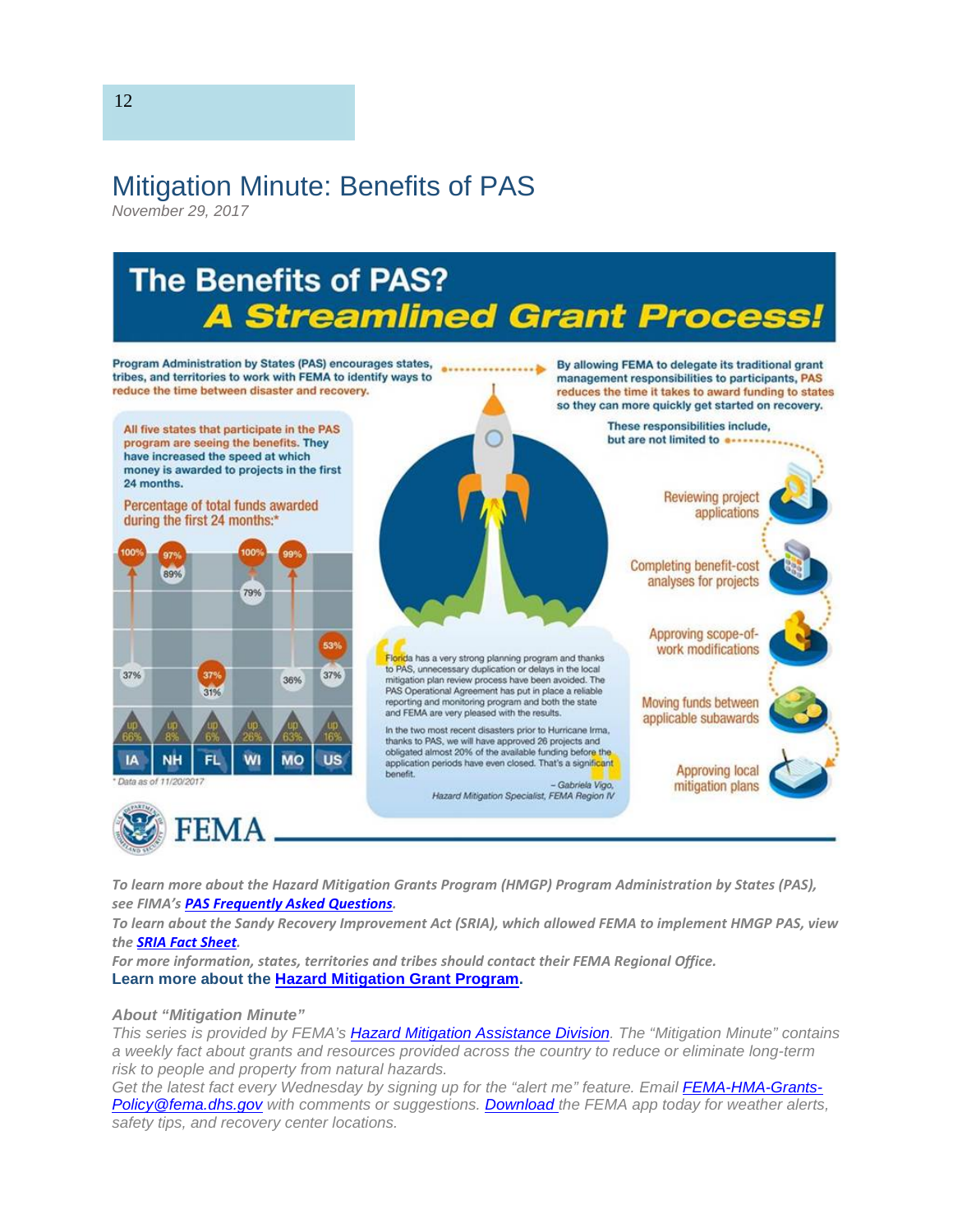## **Sources: [The Union of Concerned Scientists](http://www.ucsusa.org/)**

Introduction by Dr. John Wiener, NHMA Board Member *December 13, 2017*

**Note on Sources items:** NHMA occasionally notes sources of information and publications of likely interest to members. Among our allies are some great sources of information, including some of the environmental and science groups. These include The Nature Conservancy, the Natural Resources Defense Council, Environmental Working Group, Environmental Defense Fund, American Rivers, and others. One of the most diverse in issues is the Union of Concerned Scientists [\(www.ucsusa.org\)](http://www.ucsusa.org/). Their tagline is "science for a healthy planet and safer world." Time spent here will be rewarded with a great deal of hazard-relevant and climate-relevant science.

Using the "search" box on [www.ucsusa.org](http://www.ucsusa.org/) to look for "flood" brings up a great deal of materials, ranging from Hurricane Harvey to the Farm Bill, the Federal Floodplain Risk Management Standard and its withdrawal. Dr. Rachel Cleetus has written a great review of the National Flood Insurance Program bills, as of July 2017: < [http://blog.ucsusa.org/rachel-cleetus/the-national-flood-insurance-program-reauthorization>](http://blog.ucsusa.org/rachel-cleetus/the-national-flood-insurance-program-reauthorization). Searching the Union of Concerned Scientists website for "green infrastructure" found 4 full reports, 11 articles, and 24 blogposts, with 22 of the whole set in 2016 and 2017.

Among many excellent reports and blogs, usually with great sets of references, see "When Rising Seas Hit Home – Hard Choices Ahead for Hundreds of US Coastal Communities (2017; [www.ucsusa.org/RisingSeasHitHome;](http://www.ucsusa.org/RisingSeasHitHome) 64 pp.) The following are accessible through the [www.ucsusa.org](http://www.ucsusa.org/) website: "Infrastructure Spending is Coming. Climate Change Tells Us to Spend Wisely." "Turning Soils into Sponges", "Rotating Crops, Turning Profits", "Arbor Day and Agroforestry: Green Infrastructure for

Agriculture" (upstream and downstream floods and water management issues make sustainable agriculture – and conservation of agricultural open spaces – very wise investments); and "What Can Local Food Do" for a brief sampling; searches will be well-rewarded! The references may be very useful for discovery of research, videos, and explanatory materials for many audiences, as well as access to new and old research.

And, NHMA and other coastal folks will want to see the When Rising Seas Hit Home interactive mapping tool and spreadsheets. As the creators explain it, to use the **interactive mapping tool**[, click here.](https://ucsusa.maps.arcgis.com/apps/MapSeries/index.html?appid=64b2cbd03a3d4b87aaddaf65f6b33332) The various tabs allow you to explore the amount of land area flooded, and the communities that are affected by the rising seas—including the ones that may have fewer resources to cope with chronic inundation, and ones that could avoid such flooding if the Paris Agreement's temperature goals were achieved. By scrolling, you will see buttons for each time frame examined in the report for both the intermediate and high sea level rise scenarios. As you zoom in, the maps become more detailed. You can also click on a specific community for more details about it. To view a **spreadsheet** that sorts the chronically inundated communities **by state**, [click here.](http://www.ucsusa.org/sites/default/files/attach/2017/07/rising-seas-data-by-state.xlsx) To see the communities **sorted by year**, [click here.](http://www.ucsusa.org/sites/default/files/attach/2017/07/rising-seas-data-by-year.xlsx) NHMA members may also be interested in our resilience principles [\(Toward Climate Resilience: A Framework and Principles for Science-Based Adaptation\)](http://www.ucsusa.org/global-warming/prepare-impacts/climate-resilience-framework-and-principles#.WcVbBmhSyUk). Thanks to UCS Dr.Shana Udvardy and others for the description – this is a brilliant organization which your opining note-writer very strongly recommends!